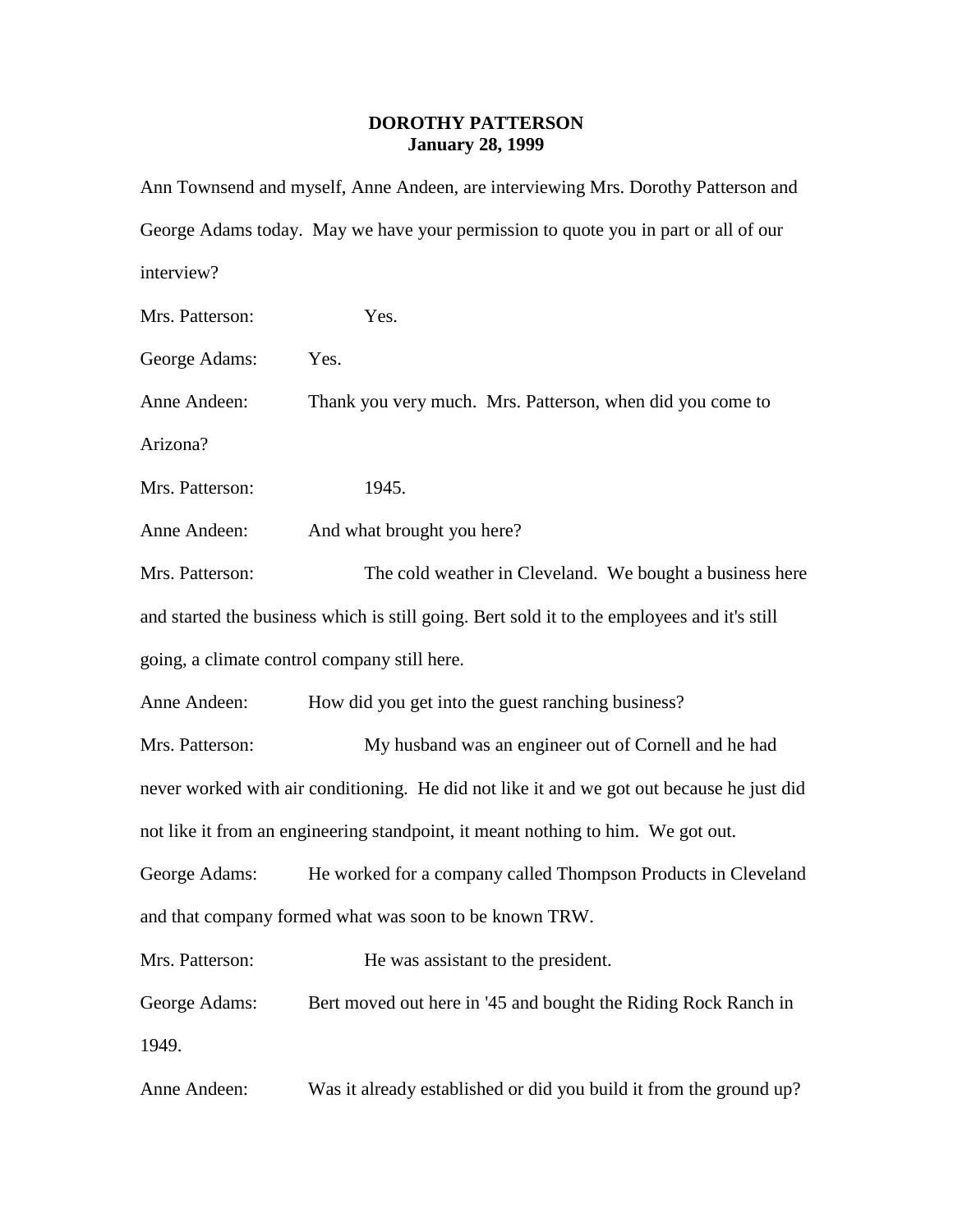| Mrs. Patterson:                  | No, we didn't build the buildings, we bought them.                                     |
|----------------------------------|----------------------------------------------------------------------------------------|
| George Adams:                    | Was it Warren Serro's home?                                                            |
| Mrs. Patterson:                  | We built guest cabins on it and brought it up to handle 55                             |
| people.                          |                                                                                        |
| Anne Andeen:                     | Did you have any experience prior to coming out here to handle                         |
|                                  | guest ranching, or with bed and breakfast or anything?                                 |
| Mrs. Patterson:                  | No, except I'm an "Oakie."                                                             |
| Ann Townsend:                    | Where in Oklahoma?                                                                     |
| Mrs. Patterson:                  | Oklahoma City.                                                                         |
| Ann Townsend:                    | My mother was born in Edmond.                                                          |
| Mrs. Patterson:                  | My brothers went to school in Edmond.                                                  |
| Ann Townsend:                    | <b>Central State Teachers College?</b>                                                 |
| Mrs. Patterson:                  | Yes, and I was raised in a little Town called Joan City,                               |
|                                  | which was about 16 miles out of Oklahoma City. Then we moved into Oklahoma City to     |
| send my brothers to high school. |                                                                                        |
| Ann Townsend:                    | Did you meet your husband there or in Cleveland?                                       |
| Mrs. Patterson:                  | No, I met my husband in Oklahoma but he was from                                       |
|                                  | Cleveland. He loved his birthday which was the 22nd of February. He calls me to meet   |
|                                  | him in Memphis. There weren't any airlines in those days, everything was train in '36. |
|                                  | We became engaged in Memphis on his birthday, the 22nd of February. On March 12,       |
|                                  | he came to Oklahoma City and we were married.                                          |
| Anne Andeen:                     | Then did you come directly to Arizona?                                                 |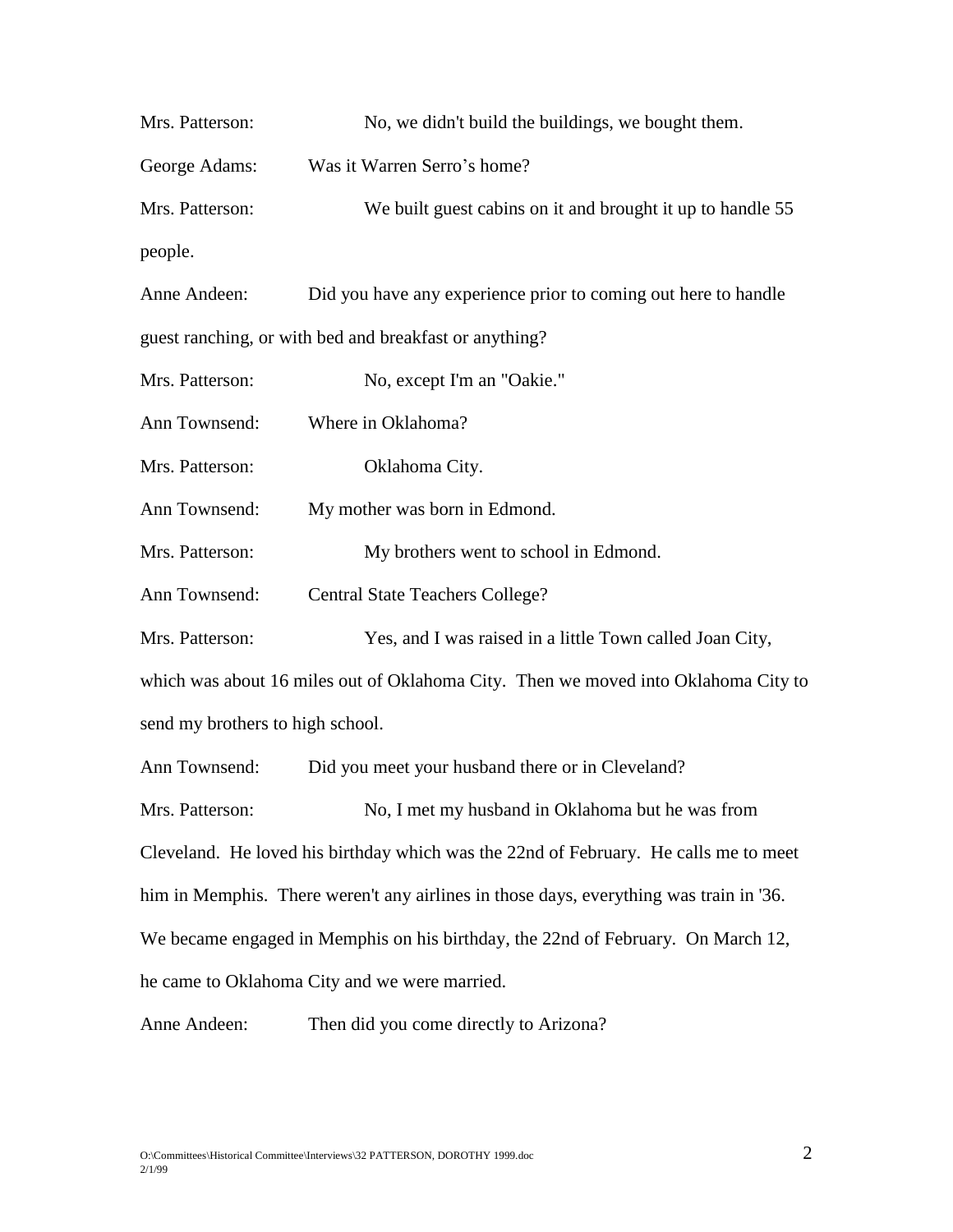Mrs. Patterson: No, we went to Cleveland, Ohio, where he lived. He was the assistant to the president of a company which is now TRW. They were all made famous in the war. They were army people.

Anne Andeen: How long did you stay in Cleveland?

Mrs. Patterson: Eleven years and then we moved out here and started the ranch. I became a Christian Science practitioner for 33 years.

Anne Andeen: I think that's how my grandmother became acquainted with their family.

Mrs. Patterson: I paid rent in his building for 25 years then I moved out. He said he had never had anybody who paid the rent on the first of the month in one of his buildings for 25 years.

Anne Andeen: How did you become interested in the incorporation of the Town of Paradise Valley? We understood you were one of the very early members.

Mrs. Patterson: I walked the whole area. I started at Riding Rock Ranch and went all around because there was a great push for another Town called Paradise Valley. I signed up people who wanted to be part of Paradise Valley. They all stayed in the County.

Anne Andeen: But originally you were to have been a part of Paradise Valley? Mrs. Patterson: No, we were not. I was free in the summer and I could see a need for it. George Adams: Was Jack Stewart supportive of the Town incorporating or not?

Mrs. Patterson: No, he was not.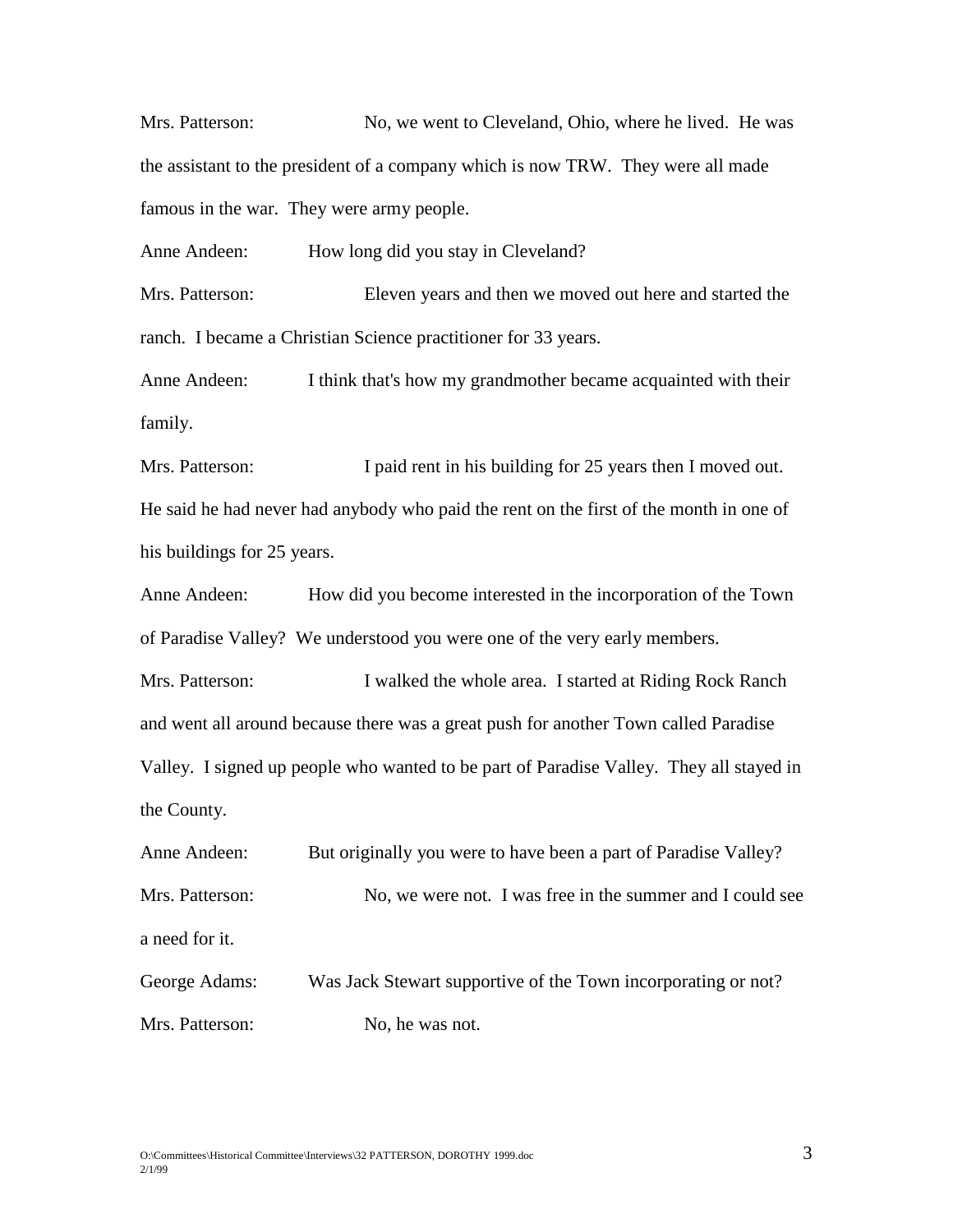Anne Andeen: I have a list of people that we found in District 1. Your name appears as one of the ones, along with Norman Brinker, Ned Curtis, Patrick Downey, Oliver Burnett, Mrs. Joseph Clifford, Donald Stewart, Henry Hops.

Mrs. Patterson: Don Stewart owned that big piece of land right across from the Railroad Park where St. Barnabas is now. The McCormick's owned that but then they sold it to him.

George Adams: Their house was originally on the corner where Guy lived and he had the railroad going around it on the other corner, where the Plaza is now. Peter Wainwright lived there for awhile on the resort side.

Mrs. Patterson: When his mother died and left him all the money. Peter stayed with it. His mother had all the money. He is a great guy.

Ann Andeen: Another name here is Luke Weisboughten. He had a little dress store downtown.

George Adams: His place just sold. He had five acres and another five acres next to it.

| Mrs. Patterson: | He owned half of Scottsdale.                |
|-----------------|---------------------------------------------|
| Ann Andeen:     | The vonAmmons, Rick Swanson.                |
| George Adams:   | He was the manager of the Valley Bank.      |
| Ann Andeen:     | R.O. Stone, Leland Hover, Henry Sturgess.   |
| Mrs. Patterson: | He lived in the area.                       |
| Ann Andeen:     | Mrs. T. Thomas Reid.                        |
| Mrs. Patterson: | That's Avis Reid's house.                   |
| Ann Andeen:     | We interviewed her. She lives off McDonald. |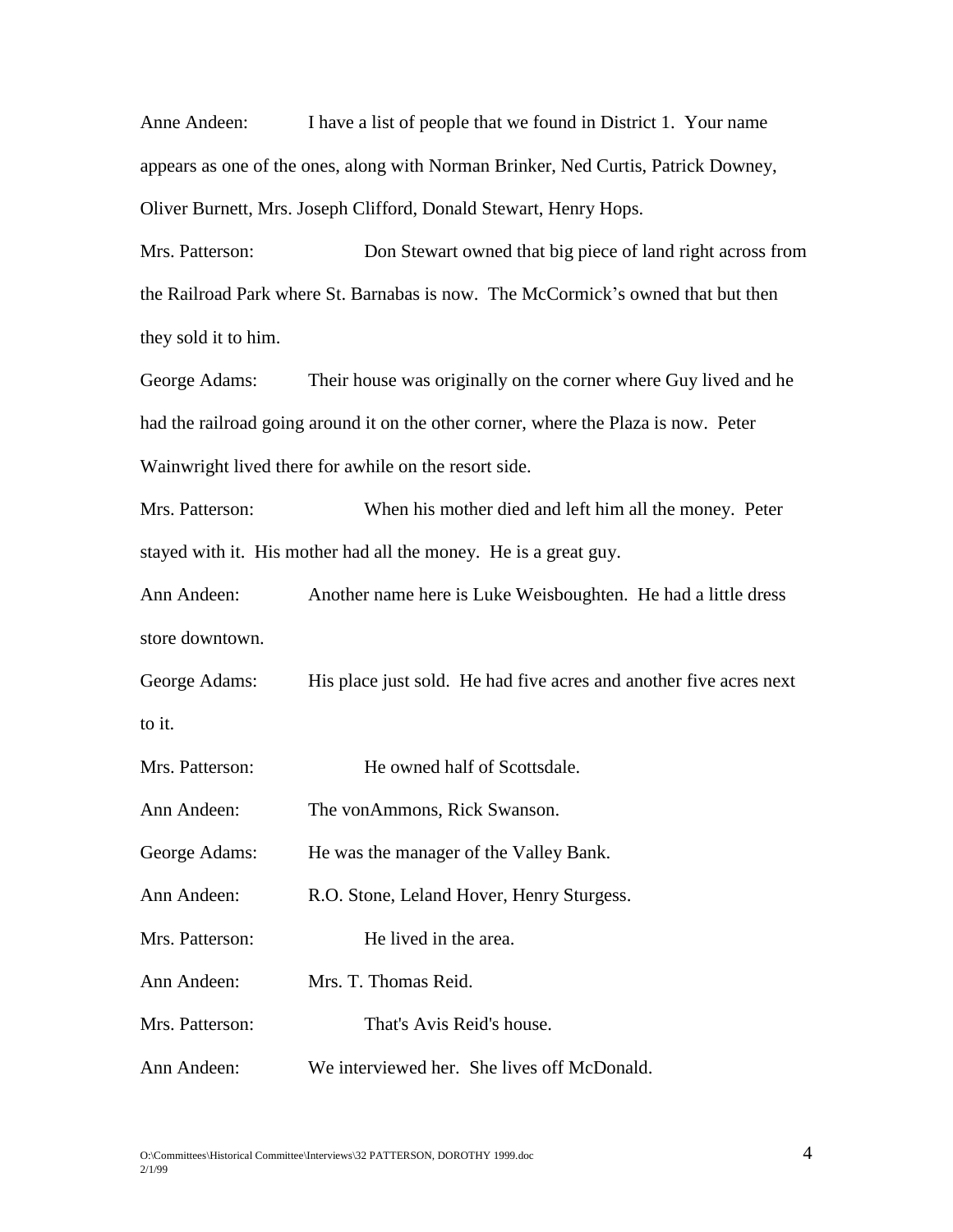Mrs. Patterson: She bought that and turned it into a guest ranch. That was a private home.

Ann Townsend: She said there were some buildings all around the main building. She had artists stay there while they created their artwork.

Ann Andeen: I noticed there was a committee of residents who were opposing the incorporation of PV. Did you have anything to do with them?

Mrs. Patterson: I had nothing to do with them.

George Adams: Who were some of those?

Ann Andeen: L. Peterson, Paul Feldman, L.J. Carmen, Sydney Wolfe, Paul

Hoffman, Mark River, Otto Epinger and Roth Shuback.

Mrs. Patterson: Yes, I know all of them very well.

George Adams: Would that be Shuback Jewelers?

Mrs. Patterson: No. One of them, Paul Feldman, was a shoe manufacturer in Chicago. The Sugar Bowl, when we first came was a mechanic place where they repaired cars. One of the owners of Lulabell's…I sold Sydney Wolfe a couple of acres at the ranch and he built on it.

George Adams: He went by Jack, but he was Sydney Wolfe.

Mrs. Patterson: Yes. His attorney took that house which his wife adored, of course, and he got him to put it in the public property. She could never get it and she wanted it so. It was a beautiful house.

George Adams: It was abandoned and became a hangout for the kids. They would go in and trash it. The Town considered condemning it.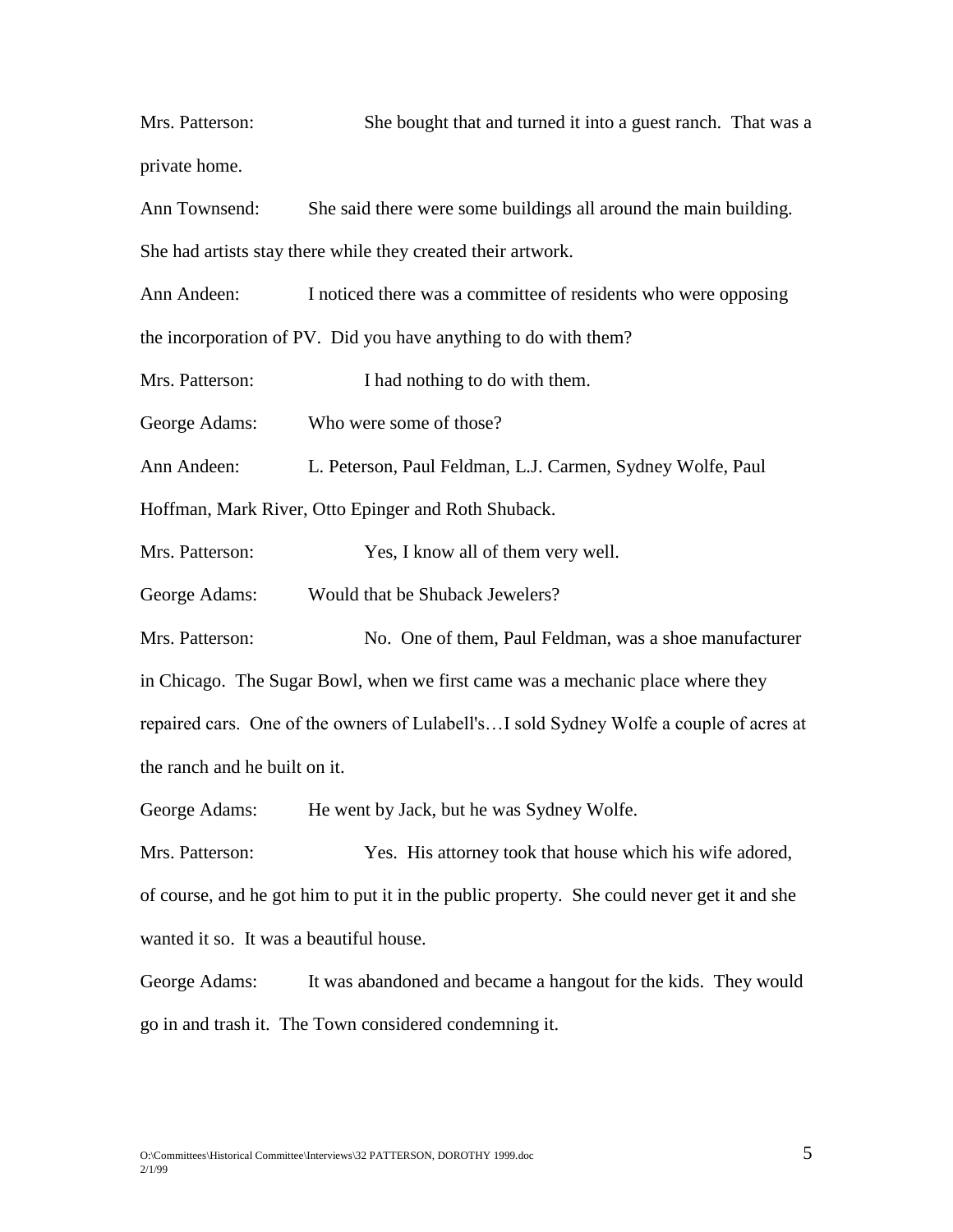| Mrs. Patterson:                                                                        | Because the attorney put it in public custody. I don't know                              |  |
|----------------------------------------------------------------------------------------|------------------------------------------------------------------------------------------|--|
|                                                                                        | they had that much money so you had two kinds of lawyers. One to put part of what you    |  |
|                                                                                        | had in public trust which they could sell and one that you could will to your family. He |  |
| didn't will it and she wanted the house so badly. His attorney put it in public trust. |                                                                                          |  |
| Ann Andeen:                                                                            | I wonder what happened to it?                                                            |  |
| Mrs. Patterson:                                                                        | It's torn down.                                                                          |  |
| George Adams:                                                                          | It was torn down. It was just a couple of acres ended up as an                           |  |
| apartment complex.                                                                     |                                                                                          |  |
| Ann Andeen:                                                                            | And you get to that off Indian Bend?                                                     |  |
| George Adams:                                                                          | Yes. It was basically two acres between her place and the road.                          |  |
|                                                                                        | They both had the same common access road.                                               |  |
| Ann Andeen:                                                                            | Was that also what is now the Radisson?                                                  |  |
| George Adams:                                                                          | No, that's all McCormick Ranch.                                                          |  |
| Mrs. Patterson:                                                                        | The Radisson's owned McCormick Ranch. But it started                                     |  |
| on my stables.                                                                         |                                                                                          |  |
| Ann Andeen:                                                                            | That's what I thought.                                                                   |  |
| George Adams:                                                                          | They managed it for about five years and walked away, went to                            |  |
|                                                                                        | Scottsdale Road. It was the Radisson property under management, they didn't own it.      |  |
| Ann Andeen:                                                                            | When we were interviewing Marshall Trimble, he mentioned                                 |  |
| someone he thought worked on your ranch by the name of Dobbin Shupe. He said, ask      |                                                                                          |  |
| Mrs. Patterson if she remembers him? He was the ranch foreman or wrangler. He          |                                                                                          |  |
| couldn't remember exactly.                                                             |                                                                                          |  |
|                                                                                        |                                                                                          |  |

Mrs. Patterson: I had three wranglers who lived right on the ranch.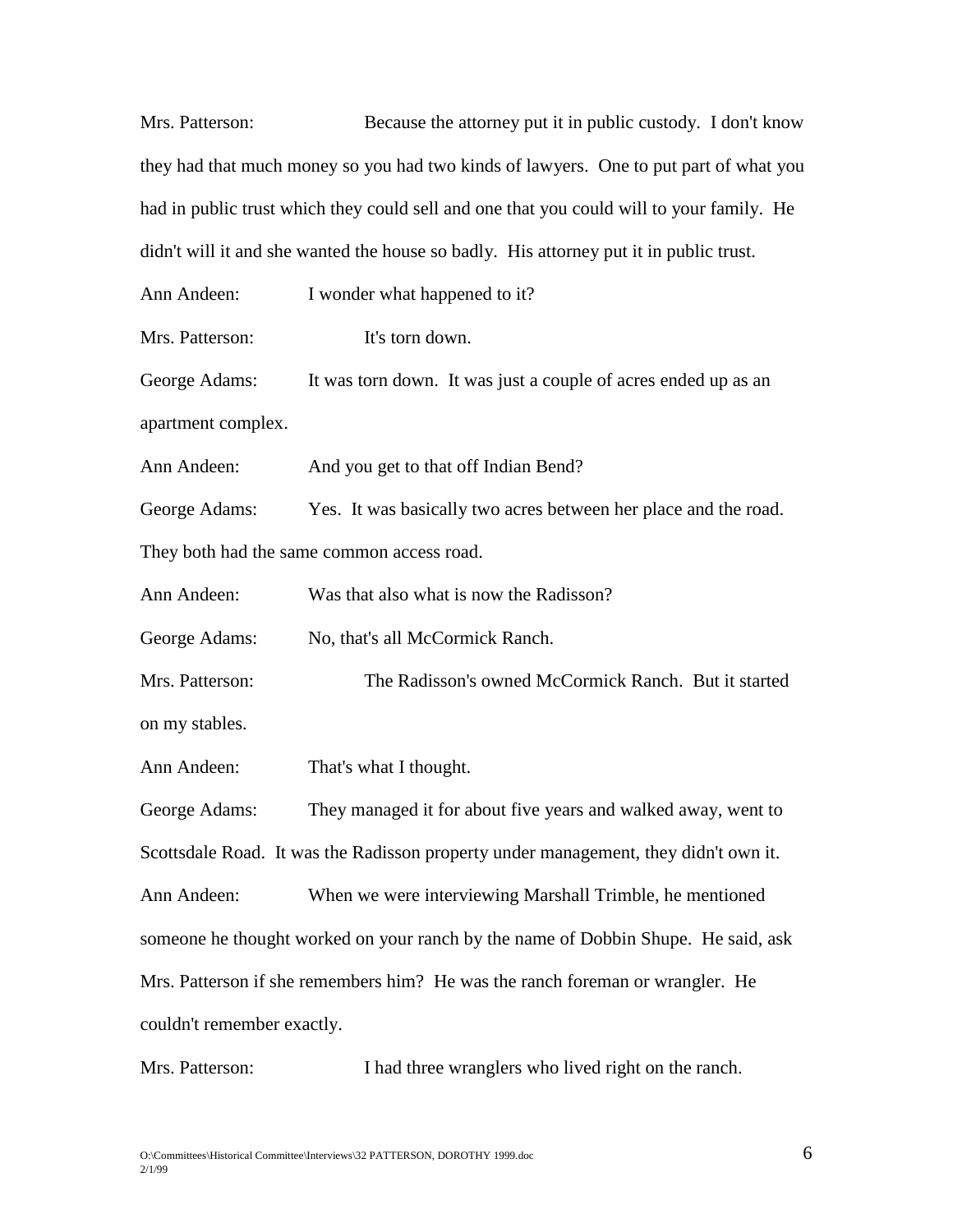| Ann Andeen:                                                                                  | I asked Jean, your wife. He said his name was Dobbin Shupe.                               |  |
|----------------------------------------------------------------------------------------------|-------------------------------------------------------------------------------------------|--|
| Mrs. Patterson:                                                                              | You know who that was, Shupe was the girl that married                                    |  |
| John. Her last name was Shupe, Michelle Shupe. John, the one who raised the three            |                                                                                           |  |
| children and educated them. He is now retired as you know.                                   |                                                                                           |  |
| Ann Andeen:                                                                                  | He gave us another name, too. Adobe Pete. Do you or George                                |  |
| know him?                                                                                    |                                                                                           |  |
| Mrs. Patterson:                                                                              | Yes. I can't tell you a thing.                                                            |  |
| Ann Andeen:                                                                                  | That's what everybody says. Everybody knows the name but                                  |  |
| nobody knows him.                                                                            |                                                                                           |  |
| George Adams:                                                                                | Didn't he work for the McCormick's?                                                       |  |
| Mrs. Patterson:                                                                              | No.                                                                                       |  |
| Ann Townsend:                                                                                | What was his real name? Everyone seems to know him as Adobe                               |  |
| Pete.                                                                                        |                                                                                           |  |
| George Adams:                                                                                | He didn't work for the McCormick's at all? He had a house up                              |  |
| somewhere around St. Barnabas, back in there, didn't he?                                     |                                                                                           |  |
| Ann Andeen:                                                                                  | I don't know.                                                                             |  |
| George Adams:                                                                                | I think there was a house in there, I presume it's knocked down                           |  |
| now. It had signs on it, either "The Cantina" or other advertising on it. It was classic. It |                                                                                           |  |
|                                                                                              | was an old adobe. It was all beat up. But that was the Town's. For awhile, I guess it was |  |
| a store. I remember seeing it when I was riding in there, even since we've been here, 25     |                                                                                           |  |

years. You could see the adobe with letters painted on it. Did he work with the

Stillman's at all?

Mrs. Patterson: No, not that I know of.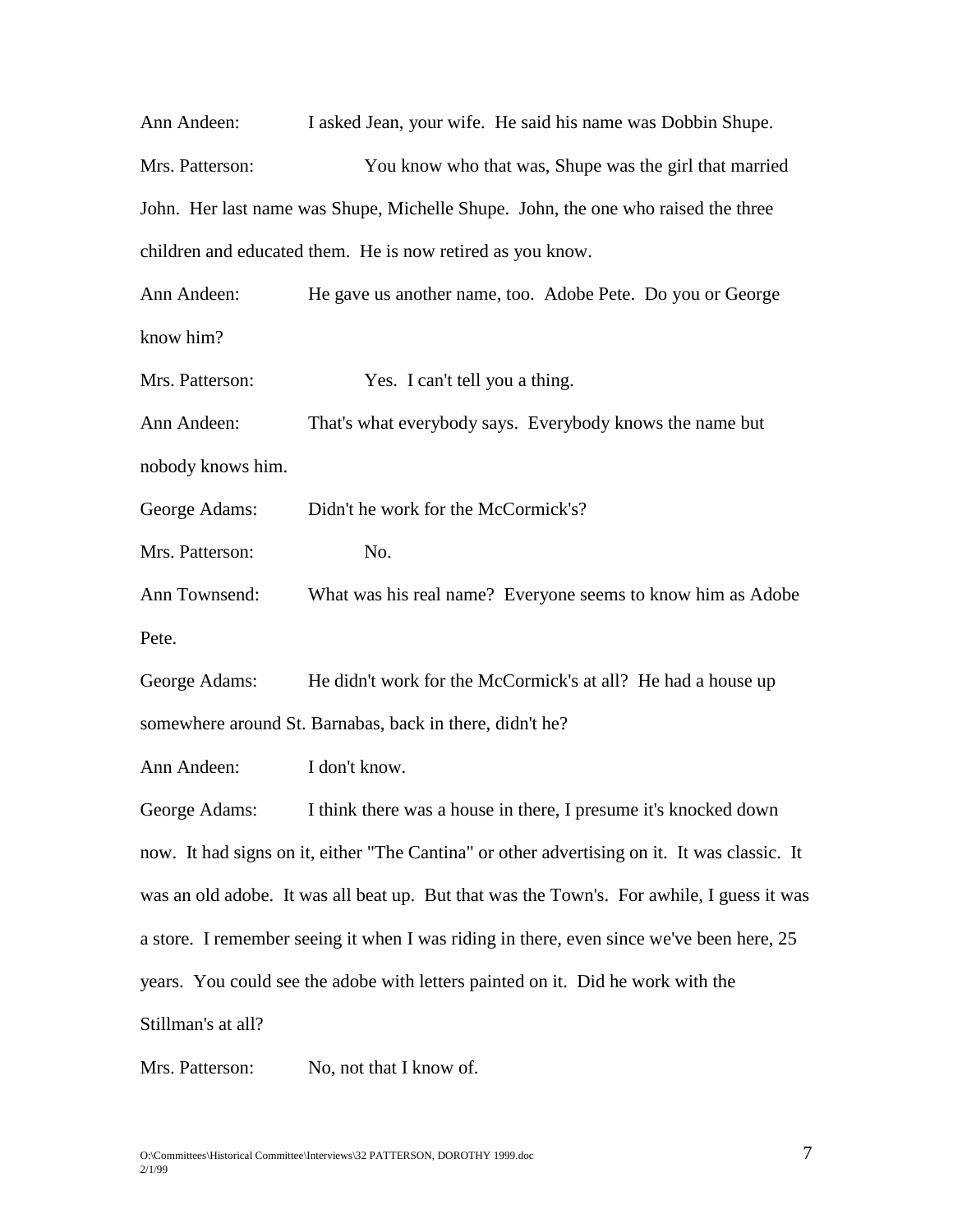Ann Townsend: And he didn't work for you then? Mrs. Patterson: No, he never worked for me. Ann Townsend: Maybe he was just a loner and a character. George Adams: Scottsdale approved this subdivision across from the Embassy Suites, from Silverman's property that was called Cesspool Acres. They were 1/6 or 1/8 acres. There was no sewer, they were septic. As I understand, that was the real impetuous of these people saying, "My God, look what's coming. We have to do something." Mrs. Patterson: That's exactly right. It was Cesspool Acres. Ann Townsend: That's the northwest corner of Chaparral and Scottsdale Road? George Adams: Right, where we are now. Most of the original houses are there. They're all waiting to be converted to commercial. They've been waiting for 20 years.

Everybody thinks they will and they probably will make a bunch of money. That's what finally made them say we have to do something.

Ann Townsend: Did you know Raymond O. Mitchell?

Mrs. Patterson : Oh, very well. We bought the ranch from him that he lived on. Then they moved over west of the ranch. He was from Chicago.

Ann Townsend: I understand he was the attorney that drew up the incorporation papers for Paradise Valley.

Mrs. Patterson: Could have been because that's where he lived. Ann Townsend: He was serving on the County Board of Supervisors. He came back to the people that lived in the area and said, "Look at the plans they have for what's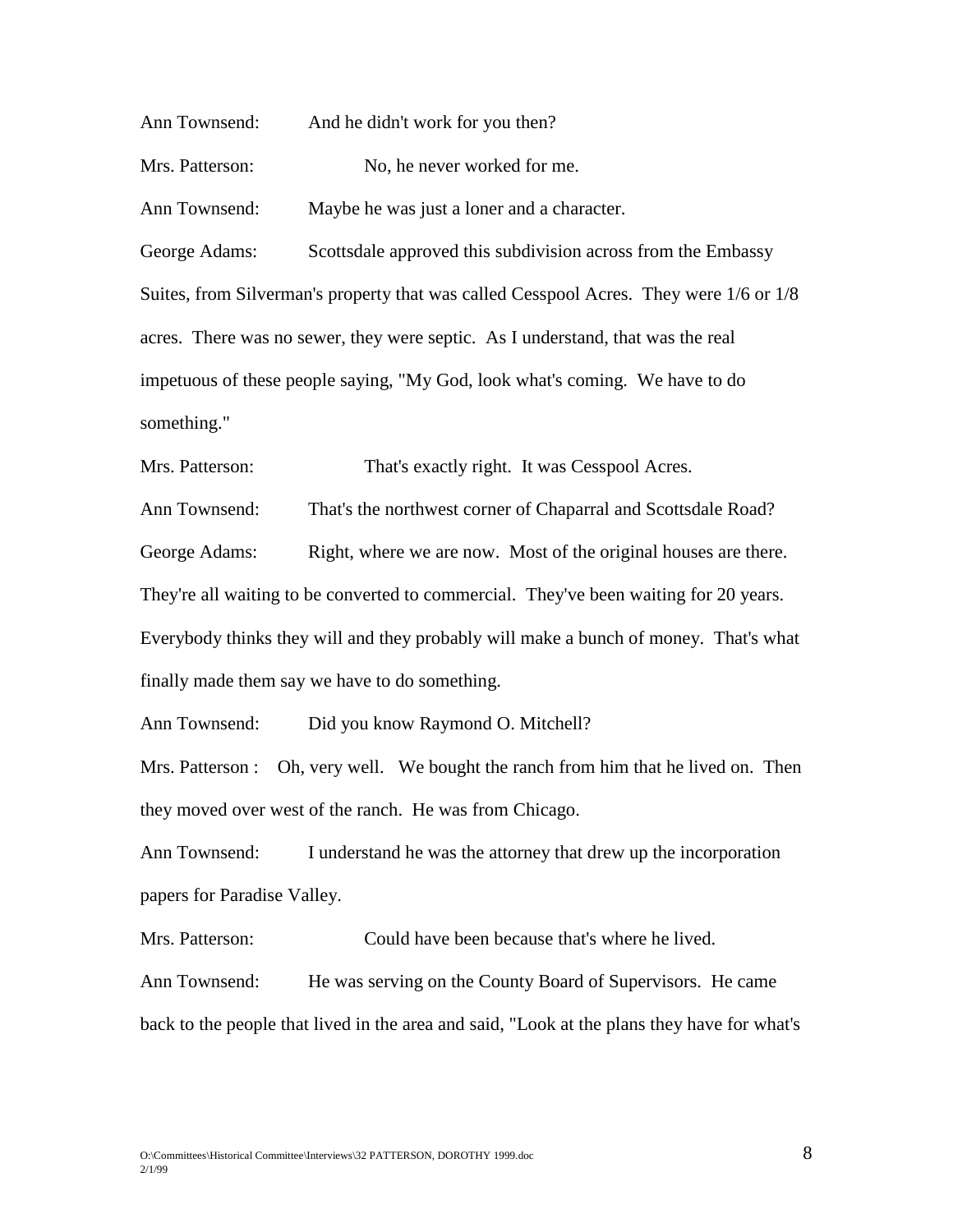going to happen to us. Let's incorporate and keep a minimum of one acre per house, and keep it residential."

George Adams: Where did he live? Mrs. Patterson: He was living where we bought this ranch, the Mitchell's. George Adams: So, you didn't buy it from Serro's, you bought it from Mitchell? But it was Serro's originally? Mrs. Patterson: Yes. The whole east side of Scottsdale Road belonged to Serro. And he just kept selling an acre here and an acre there. Ann Townsend: How many acres did your ranch have? Mrs. Patterson: 85 acres. Ann Townsend: Wow! George Adams: You sold too cheap. Mrs. Patterson: Yes, I did. We opened 20 acres to the west of us, two-acres lots to build on them. George Adams: Did your water serve them? Mrs. Patterson: Yes, we served the whole land when we found it didn't have enough water. That's when we got our own well and water system. Ann Townsend: How deep did you have to go? Mrs. Patterson: I think it was already there, we didn't ever drill. George Adams: It was 440, the static level, which is where they pump water. They used to drink it right out of the ground. Mrs. Patterson: Absolutely gorgeous, wonderful taste. Burke was so disappointed when that wouldn't serve the land because it was such good water.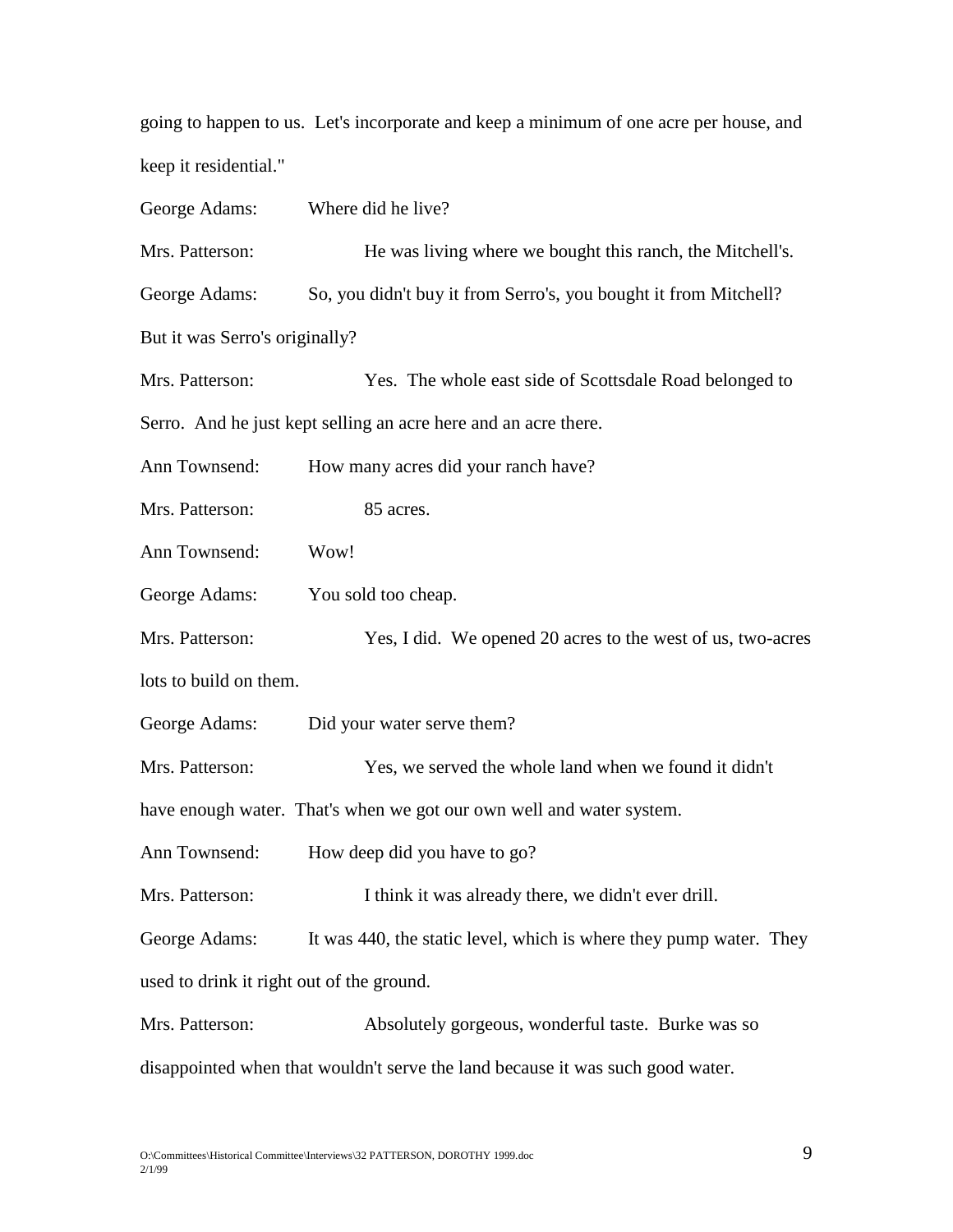George Adams: Most of them are still there. Most caballeros in Wickenburg did a similar thing where the plan was to come out and purchase two acre parcels. Every one of the purchasers was someone who wintered here a fair amount. A couple were pretty heavy hitters. Stanball, Standard Oil of Ohio.

Mrs. Patterson: That guy had lots of money.

George Adams: It was the guy across the way here that got things really rolling. This gentleman with the County, the same thing.

Ann Townsend: He probably put it all together, being with the County Board of Supervisors, he certainly an inside track of information.

Mrs. Patterson: That was Raymond Mitchell. Ann Andeen: After you collected the names on the petitions, who did you turn those over to?

Mrs. Patterson: A woman who was murdered, you remember?

Ann Andeen: Helen Marston.

Mrs. Patterson: Yes, I turned it all over to Helen Marston. The plan was to

go in some night about two o'clock in the morning and establish the city of Paradise

Valley. I think they had to do that.

Ann Townsend: At two in the morning?

Mrs. Patterson: At two in the morning. That's as I remember it.

George Adams: Did they try to head something off?

Mrs. Patterson: Yes.

Ann Townsend: Well, Scottsdale wanted the area.

O:\Committees\Historical Committee\Interviews\32 PATTERSON, DOROTHY 1999.doc  $10$ 2/1/99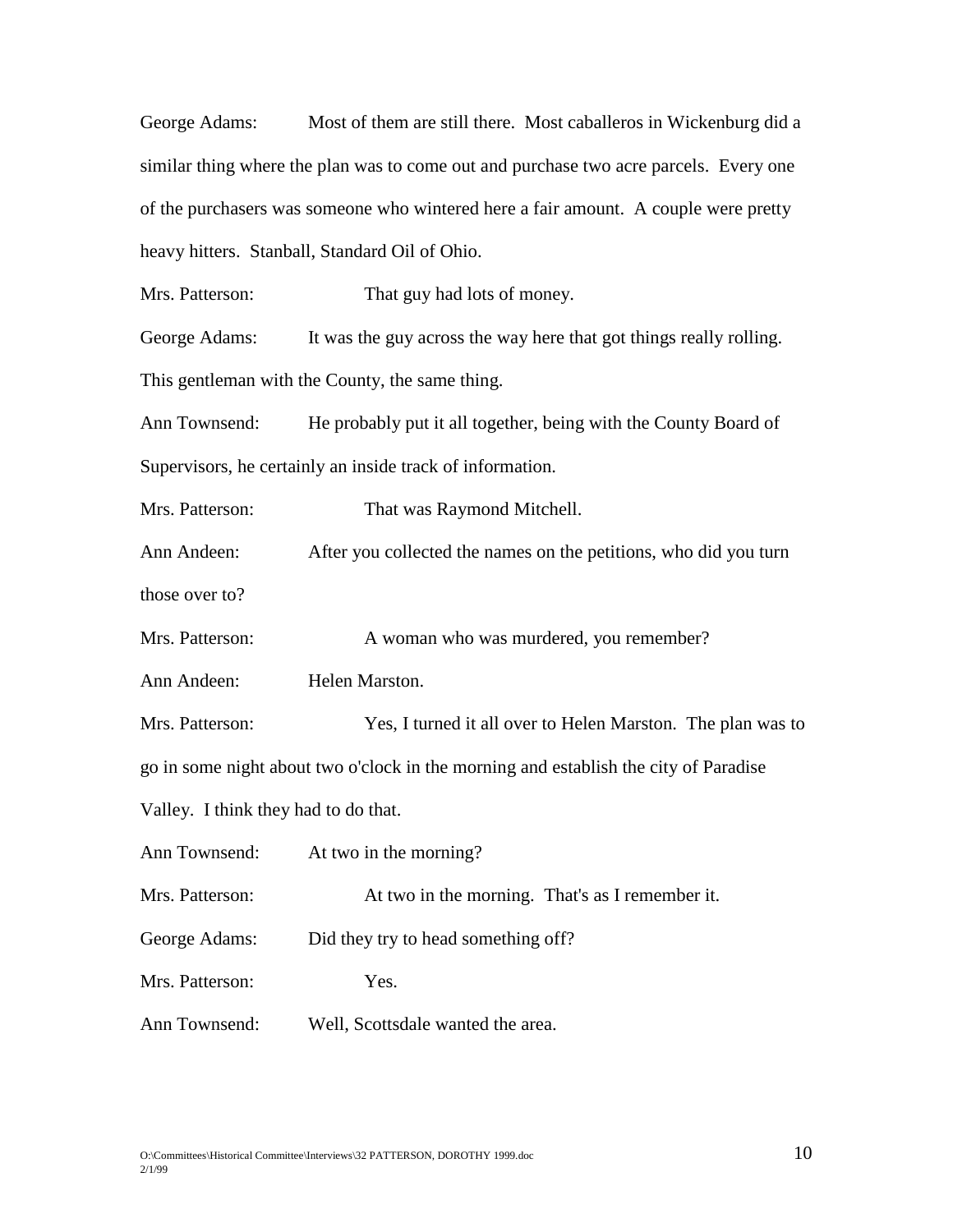Mrs. Patterson: Scottsdale wanted to incorporate that in Scottsdale. They didn't want Paradise Valley there.

Ann Townsend: There was a section just south of the boundaries that already had houses that withdrew their petitions from Scottsdale in 30 hours after Paradise Valley filed to be a Town. They turned their petitions over to Paradise Valley and Paradise Valley accepted them in and they had their first annexation.

George Adams: And that was on this side.

Ann Townsend: I think it was on the south side because the houses were already there. The people didn't want to be Scottsdale. But that's interesting at two o'clock in the morning.

Mrs. Patterson: A lot of finagling went on about Paradise Valley.

Ann Townsend: Sounds like it.

George Adams: Still does.

Ann Andeen: I noticed that Mark Gruber who owned El Chorro was on the committee of residents in opposition. I wonder why he opposed it?

Mrs. Patterson: He wanted it to stay just like it was and we knew him very

well. Just like we did. We didn't want to go into Scottsdale or Paradise Valley.

Ann Townsend: County rules were much freer?

George Adams: There were more restraints on a business.

Ann Townsend: County was much better. I am impressed with your memory. I

understand you just had a birthday Monday.

Mrs. Patterson: Ninety-four. Nobody in my family has ever lived past 90, and I didn't mean too.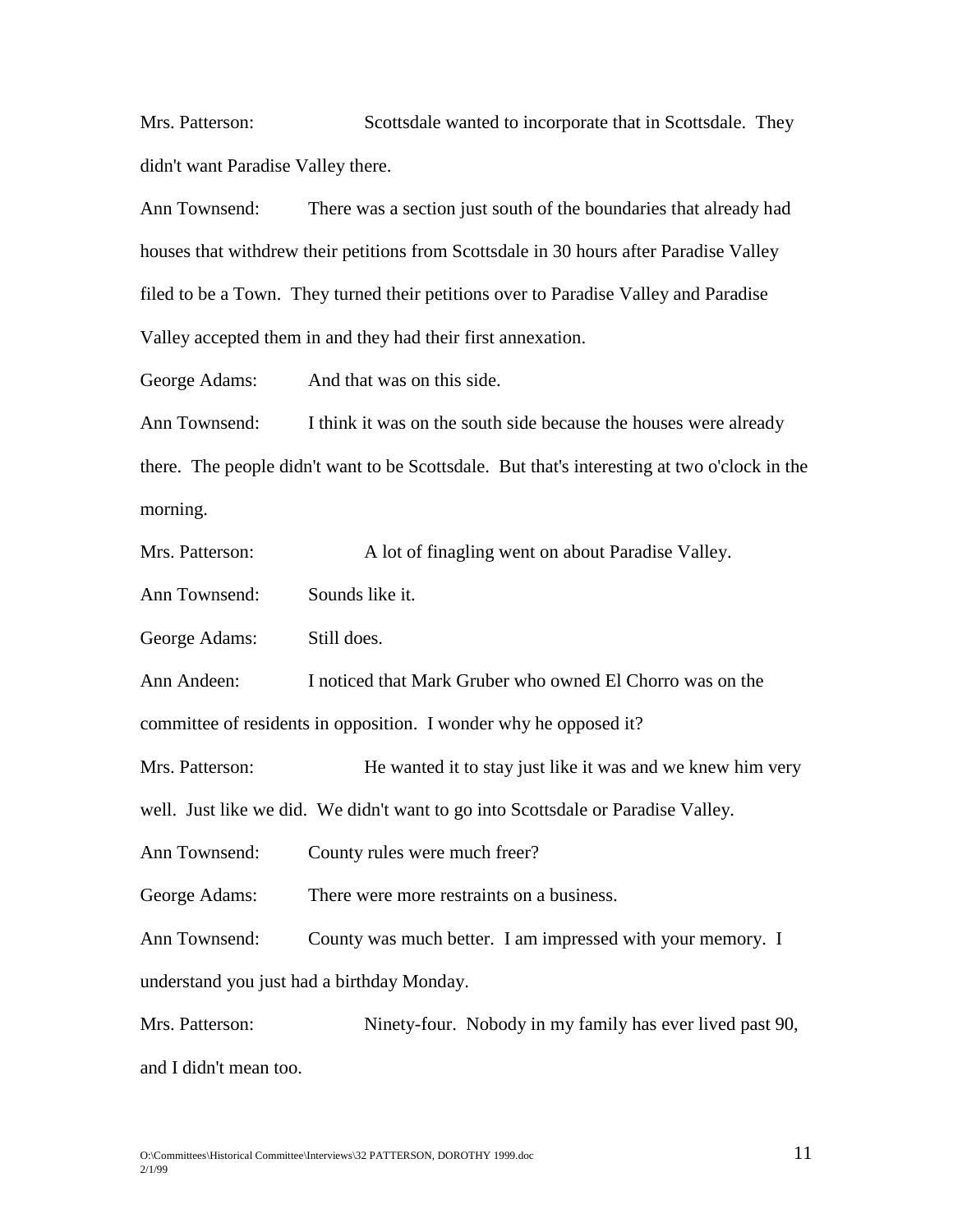Ann Townsend: Well, it's just a good attitude as well as taking good care of yourself. Congratulations.

Mrs. Patterson: I was a Christian Science practitioner for 33 years and you have to live pretty straight with that.

Ann Townsend: Well, I think you have.

George Adams: You did that longer than you did the food banks.

Mrs. Patterson: Oh, yes.

George Adams: All the people who came to Paradise Valley, like the Stouffers, their entry was through being guests at her ranch. They bought property and built. The Stouffer family was one. I bet the property is still in the family, near Camelback Inn.

Mrs. Patterson: Yes. They actually fell in love with the valley.

George Adams: Who are some of the others that moved here?

Mrs. Patterson: It's kind of hard for me to go back and think.

Ann Townsend: You're doing extremely well.

George Adams: I remember when Fowler McCormick came over. He had plans under his arms that he wanted to show you.

Mrs. Patterson: You know what he wanted us to do? No, it wasn't for McCormick Ranch. You know there was a guy who homesteaded at the end of their property, way out. He started a guest ranch and they couldn't find water. He was having to haul water. Fowler was trying to help him. Fowler was very kind-hearted. That's what those plans were. They had no plans for McCormick Ranch.

George Adams: That was beyond Pima.

Mrs. Patterson: Yes, back up in the hills.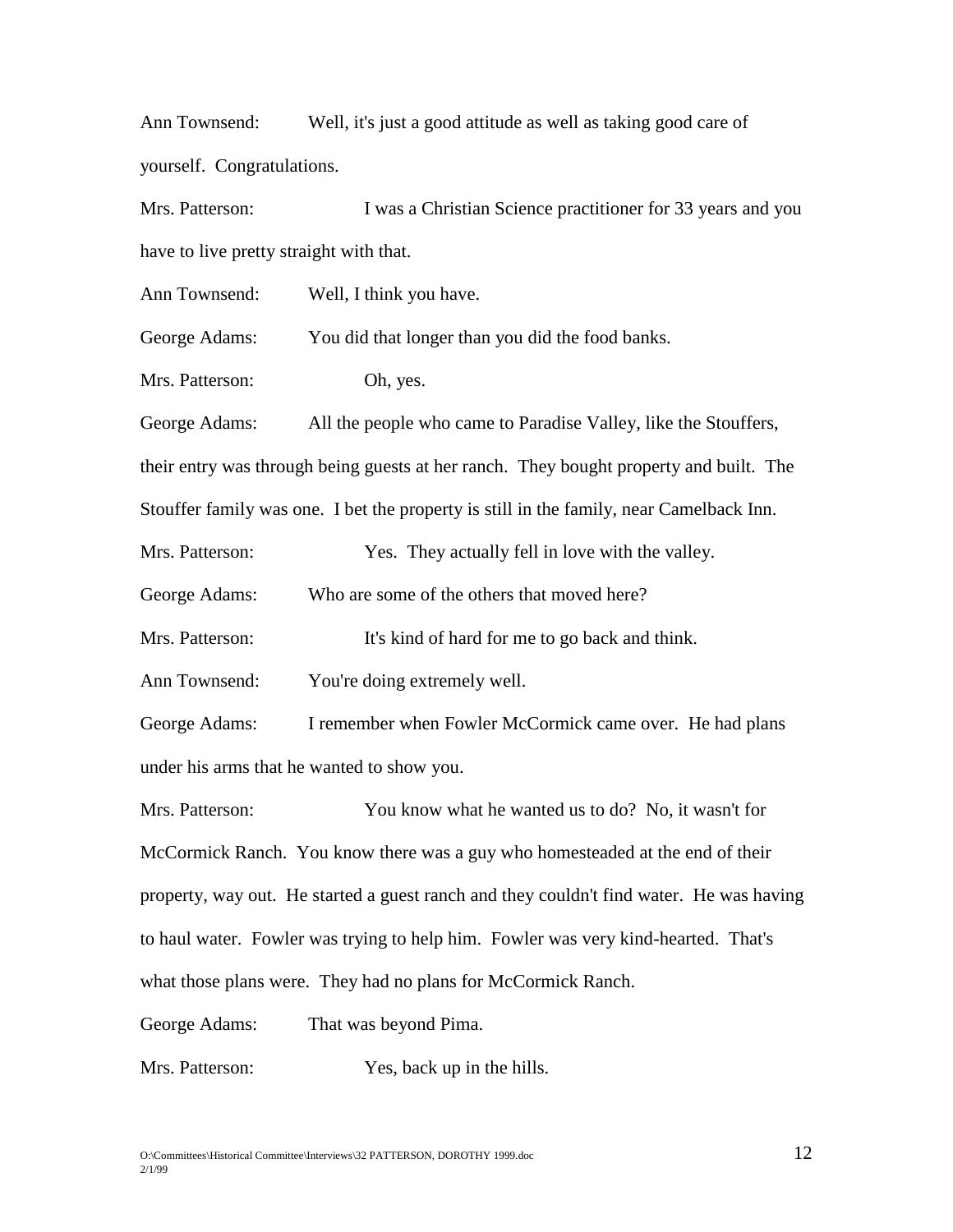George Adams: What's now Scottsdale Ranch.

Mrs. Patterson: It could be. The person who picked it up to begin with was Herberger. He got everything else he could get his hands on. They lived right by the ranch. They came about the time we opened the ranch, the Herbergers did. We were all great friends for awhile. They lived just off Scottsdale Road on the west.

George Adams: I know where you mean. It's the single story office building now. It's just beyond McDonald, on the left. That was Herberger's. It was maybe 10 acres, or maybe 20 acres. He had a house in there that was his home.

Ann Andeen: That's the southeast corner of McDonald and Scottsdale.

Mrs. Patterson: He had been with Butler Bros. He came here to make his money, Bob Herberger.

Ann Andeen: Was Butler Bros. a building company?

George Adams: There was a Herberger's back there in Minneapolis or wherever he came from that was a family department store.

Ann Andeen: When did you begin coming out, George?

Mrs. Patterson: When he was 10 years old.

Ann Andeen: You've known him all that time.

Mrs. Patterson: All this time. And if I'd had the money, I would have given him the ranch to run because he could have done it. That's right, isn't it?

George Adams: We would come maybe twice a year, Thanksgiving and spring

break.

Mrs. Patterson: He brought me more California people out there at vacation time.